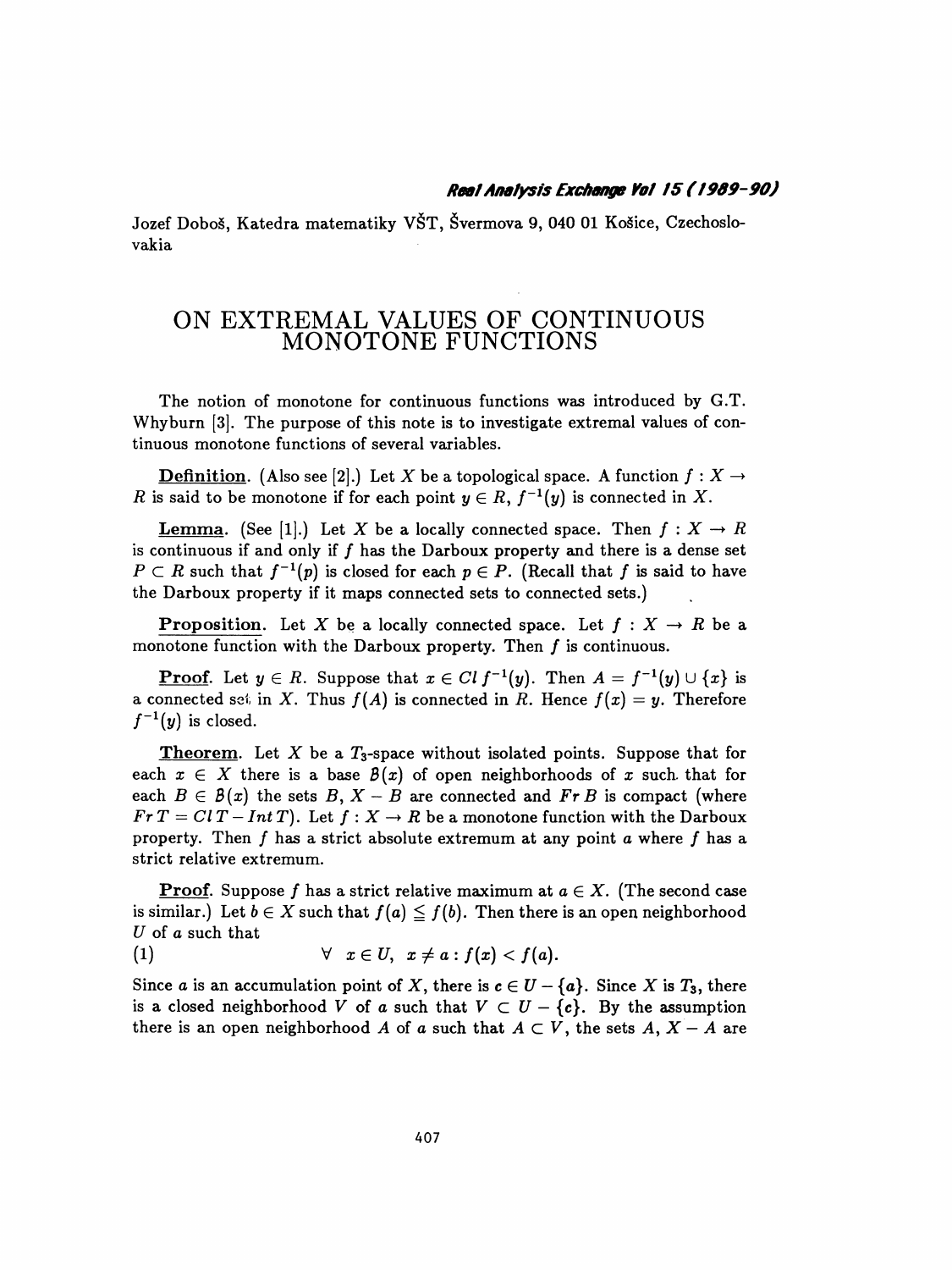connected and  $Fr A$  is compact. Since  $a$  is an accumulation point of  $X$ , there is  $a \ d \in A - \{a\}.$ 

Now we show that there is a real number  $r$  such that

$$
(2) \qquad \qquad \max(f(c),f(d)) < r < f(a),
$$

(3) 
$$
f^{-1}(r) \cap Fr A = \emptyset.
$$

Suppose that there is no such r. Let  $\{r_n\}_{n=1}^{\infty}$  be a sequence of reals such that

$$
\max(f(c),f(d)) < r_n < f(a) \quad (n = 1,2,\ldots),
$$
  

$$
r_n \to f(a).
$$

Then there are  $x_n \in X$  such that  $x_n \in f^{-1}(r_n) \cap Fr A$   $(n = 1, 2, ...)$ . Since  $Fr A$ is compact, there is a subsequence  $\{x_{n_k}\}_{k=1}^{\infty}$  such that  $x_{n_k} \to x_0 \in Fr A$ . From the continuity of  $f$  it follows that

$$
r_{n_k}=f(x_{n_k})\to f(x_0).
$$

Since  $r_{n_k} \to f(a)$ , we have  $f(a) = f(x_0)$ , which contradicts (1).

Put  $B = X - Cl A$ . By (3) we obtain  $f^{-1}(r) \subset A \cup B$ . By (2) we have  $f(d) < r < f(a)$ . From the Darboux property of f it follows that there is  $u \in A$ such that  $f(u) = r$ . Thus  $A \cap f^{-1}(r) \neq \emptyset$ . By (1) we obtain  $f(c) < r < f(b)$ . From the Darboux property of f it follows that there is  $v \in X - A$  such that  $f(v) = r$ . By (3) we have  $v \in X - Fr A$ . Thus  $B \cap f^{-1}(r) \neq \emptyset$ . Since A, B are open, the set  $f^{-1}(r)$  is not connected, which contradicts the assumption.

Corollary. No function  $f : R^n \to R \quad (n \geq 2)$  which is monotone and has the Darboux property can have relative extremal values.

 The following example shows that some of the assumptions of the Theorem cannot be omitted.

Example. Put  $X = [0,1] \cap Q$ . Define  $f : X \to R$  as follows

$$
f(x)=2x+3-|2x-1|+\sqrt{2}(1-2x-|2x-1|)\quad \ (x\in X).
$$

Then  $f$  is continuous and monotone. Evidently the point  $0$  is a strict relative minimum for  $f$ , but it is not a strict absolute minimum.